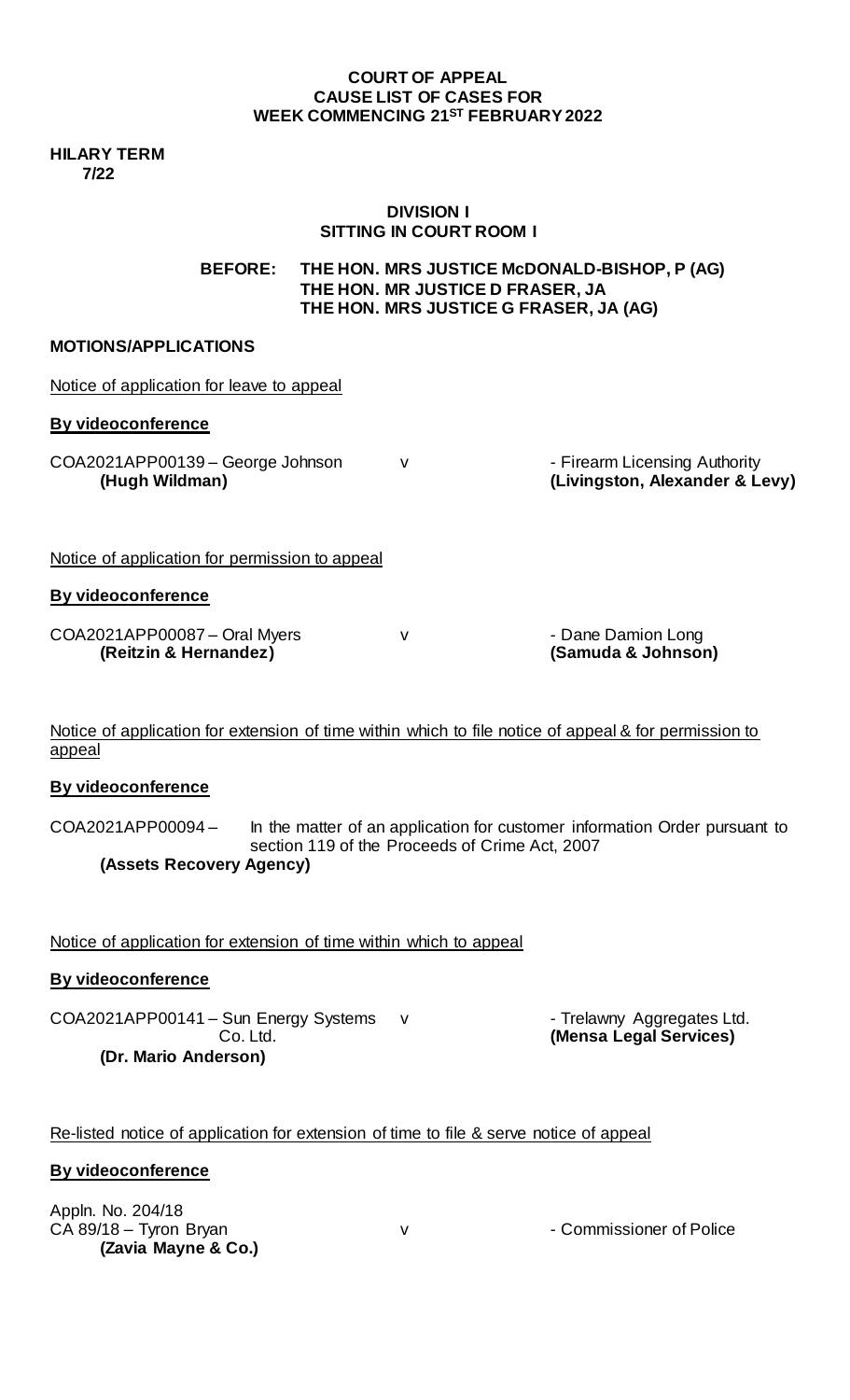## **SUPREME COURT CRIMINAL**

Application for leave to appeal

#### **By videoconference**

CA 41/14 – Roderick Brown v R v R - Murder **(Leroy Equiano)** 

## **SUPREME COURT CIVIL APPEAL**

## **By videoconference**

| - Glen Norman Day<br>- Marlene Day  | - Lloyd Goldson<br>(H.S. Dale & Co.) |
|-------------------------------------|--------------------------------------|
| (Robertson, Smith, Ledgister & Co.) |                                      |

## **DIVISION II SITTING IN COURT ROOM 2**

**BEFORE: THE HON. MISS JUSTICE STRAW, JA THE HON. MRS JUSTICE HARRIS, JA THE HON. MR JUSTICE BROWN, JA (AG)**

## **MOTIONS/APPLICATIONS**

Notice of application for leave to appeal

## **By videoconference**

COA2021APP00153 – Carwin Shirley v v carol Marie Hew **(Cecil J Mitchell & Co.)** Co. **1999** - Estate Stephen Raymond Hew

- 
- 
- Clifton Hew
- Estate Stephen Alexander Hew
- Lisa Ann Hew aka Lisa Williams
- Dionne Therese Hew

**(Ho-Lyn, Ho-Lyn & Morris)**

Notice of application to set aside judgment & to remit matter to lower court

## **By videoconference**

COA2021APP00211 CA 74/12 – Kevin DeMercado v de v de capacidative of the Estate v capacity of the Estate v capacity (Rudolph Smellie) (Representative of the Estate Tyrone Owen DeMercado) **(Bishop & Partners)**

Notice of application to strike out appeal

# **By videoconference**

COA2021APP00054 COA2019PCCV00019 – Herman Paisley v (OSwest Senior-Smith & Co.)<br>
(Oswest Senior-Smith & Co.) (Albert S Morgan & Co.) **(Oswest Senior-Smith & Co.)**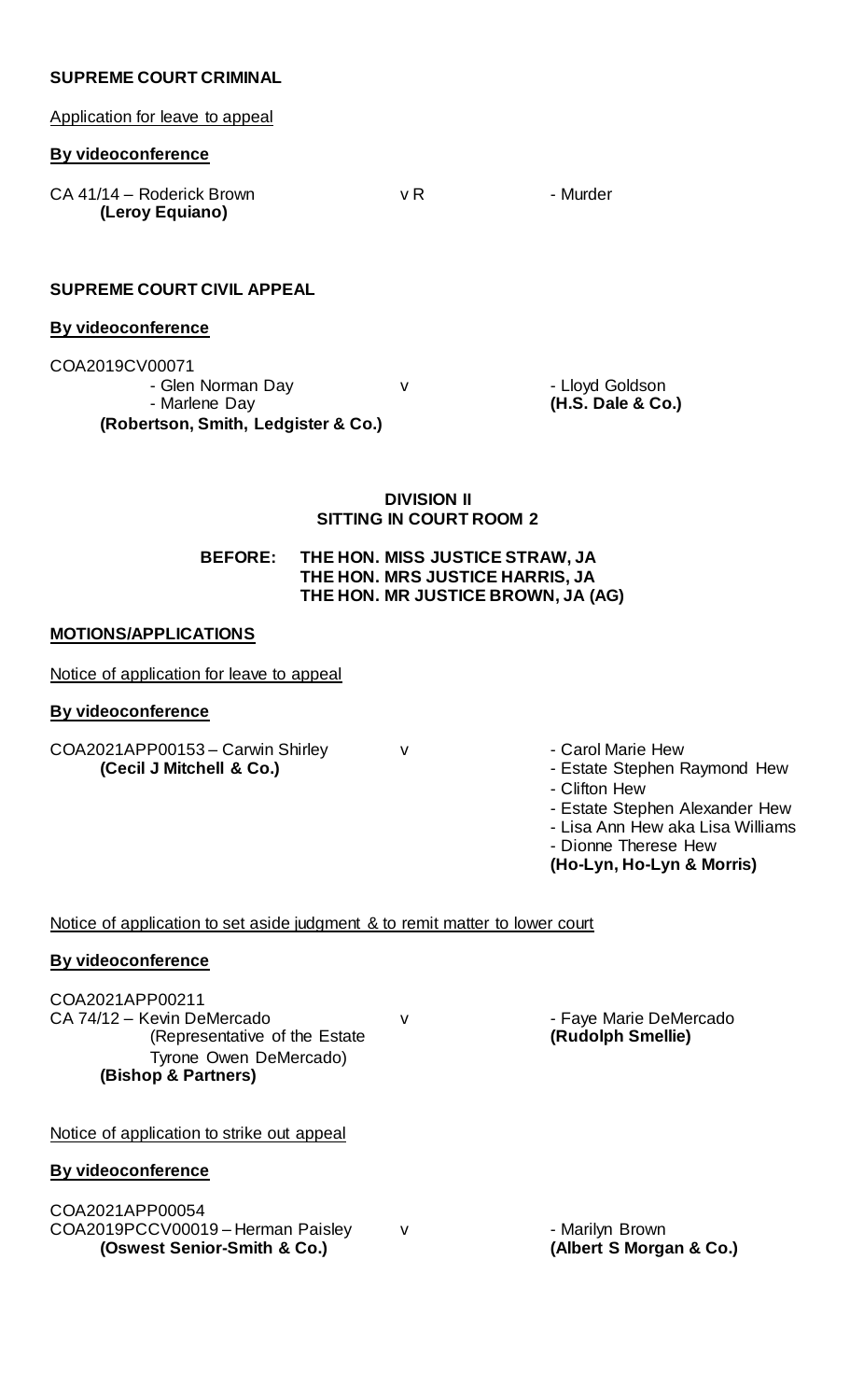Notice of application to strike out appeal & notice of application for extension of time to file submissions & chronology

# **By videoconference** COA2021APP00131 COA2022APP00016 COA2020CV00090 – Courtney George v - Kareen Johnson Shirley Shirley **(Curtis Daniel Cochrane) (Vinette A Grant)**  Notice of Application for leave to appeal **By videoconference** COA2021APP00012 – Jeffery Steadman v<br>
(Administrator in the Estate of aka Gloria Patricia Stedman) (Administrator in the Estate of John Henry Stedman **- Gloria Paticia Chin Sang (Rita C**hin Sang (Rita Callen-Brown) (Representative of Estate John Stephen Daley o/c John Stephen Stedman)

## **SUPREME COURT CRIMINAL APPEALS**

## **By videoconferences**

| COA2019CR00085 - Tara Ball<br>(Keith Bishop)             | v R | - Illegal possession of firearm<br>- Robbery with aggravation |
|----------------------------------------------------------|-----|---------------------------------------------------------------|
| COA2019CR00086 - Marvin Alexander<br>(Karlene E Afflick) | v R | - Illegal possession of firearm<br>- Robbery with aggravation |
| COA2019CR00087 - Richard Scarlett<br>(Karlene E Afflick) | v R | - Illegal possession of firearm<br>- Robbery with aggravation |

## **CHAMBERS**

# **BEFORE THE HONOURABLE MRS JUSTICE McDONALD-BISHOP, P (AG) ON TUESDAY 22ND FEBRUARY2022.**

## **Case management conferences**

## **2:00 PM – by teleconference**

## COA2020CV00078

|                                 |  | (John Clarke)  |
|---------------------------------|--|----------------|
| (Director of State Proceedings) |  | - Gavin Noble  |
| - The Commissioner of Police    |  | - Courtney Tho |
| Security                        |  | - Courtney Ha  |
| - The Minister of National      |  | - Nicholas Hea |
| - The Attorney General          |  | - Everton Doug |

## **2:15 PM – By teleconference**

CA 40/05 – Leroy Johnson v v - Leonard C Aloi LFGJ General Contracting Co Ltd - Victor Markham Falcon Crest Ltd **(Carol Davis) (Raphael Codlin & Co)**

- Everton Douglas
- Nicholas Heath
- Courtney Hall
- Courtney Thompson
- 
- **(John Clarke)**